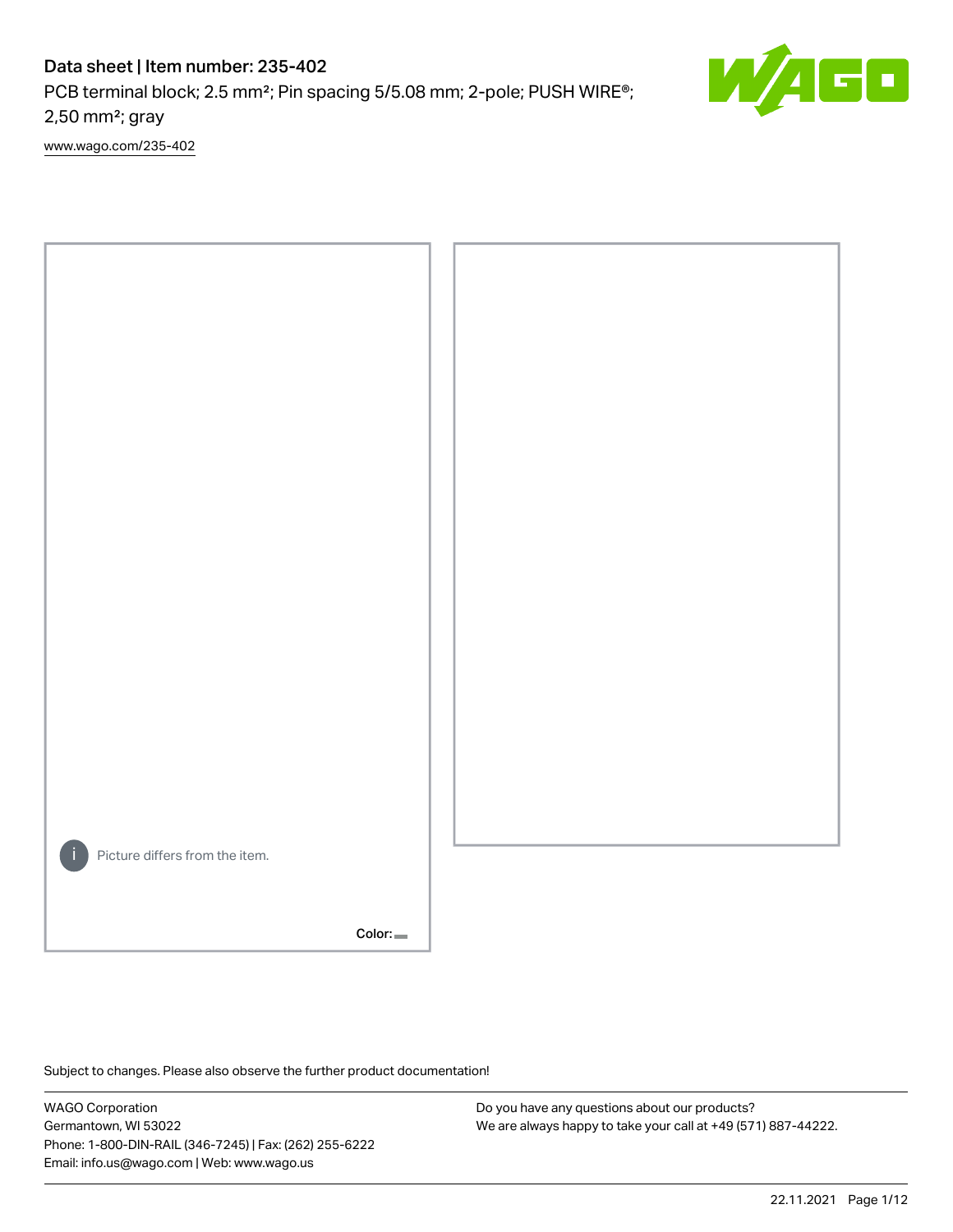

Dimensions in mm

 $L =$  (pole no. x pin spacing) + 1.5 mm

#### Item description

- $\blacksquare$  Low-profile PCB terminal strips with PUSH WIRE<sup>®</sup> connection for custom terminal strip assemblies
- **Push-in termination for solid conductors**
- $\blacksquare$ Double solder pins for high mechanical stability
- $\blacksquare$ Conductor removal via screwdriver (2.5mm x 0.4mm)
- $\blacksquare$ Set to metric or inch pin spacing by compressing terminal strips or pulling them apart

Subject to changes. Please also observe the further product documentation!

WAGO Corporation Germantown, WI 53022 Phone: 1-800-DIN-RAIL (346-7245) | Fax: (262) 255-6222 Email: info.us@wago.com | Web: www.wago.us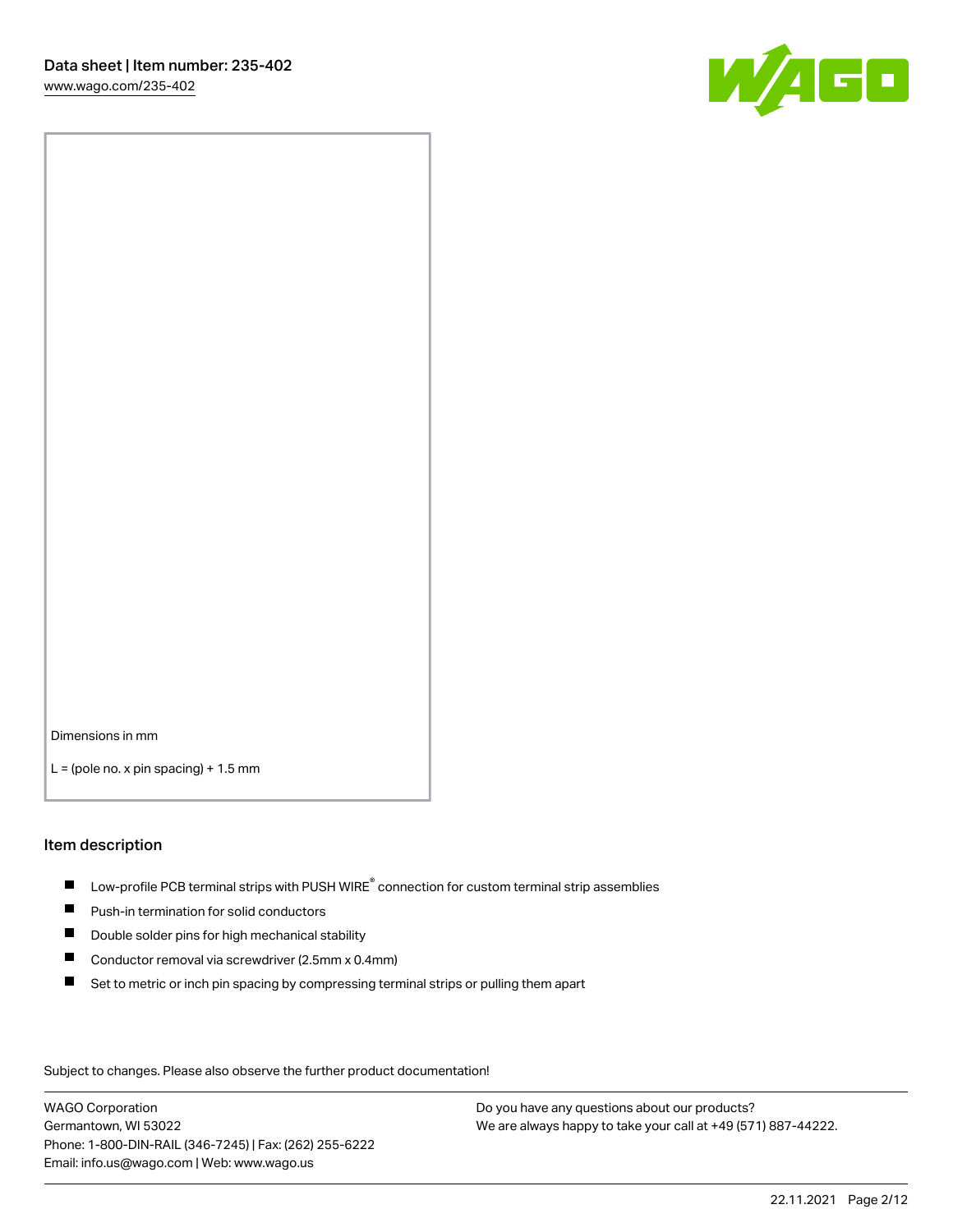

### Data Notes

| Variants: | Other pole numbers                                                                                               |
|-----------|------------------------------------------------------------------------------------------------------------------|
|           | Other colors                                                                                                     |
|           | Terminal strips with 7.5/7.62 mm and 10/10.16 mm pin spacing                                                     |
|           | Mixed-color PCB connector strips                                                                                 |
|           | Direct marking                                                                                                   |
|           | Other versions (or variants) can be requested from WAGO Sales or<br>configured at https://configurator.wago.com/ |
|           |                                                                                                                  |

### Electrical data

### IEC Approvals

| Ratings per                 | IEC/EN 60664-1                                                       |
|-----------------------------|----------------------------------------------------------------------|
| Rated voltage (III / 3)     | 250 V                                                                |
| Rated surge voltage (III/3) | 4 <sub>k</sub> V                                                     |
| Rated voltage (III/2)       | 320 V                                                                |
| Rated surge voltage (III/2) | 4 <sub>k</sub> V                                                     |
| Nominal voltage (II/2)      | 630 V                                                                |
| Rated surge voltage (II/2)  | 4 <sub>k</sub> V                                                     |
| Rated current               | 24 A                                                                 |
| Legend (ratings)            | (III / 2) $\triangleq$ Overvoltage category III / Pollution degree 2 |

### UL Approvals

| Approvals per                  | UL 1059 |
|--------------------------------|---------|
| Rated voltage UL (Use Group B) | 300 V   |
| Rated current UL (Use Group B) | 10 A    |
| Rated voltage UL (Use Group D) | 300 V   |
| Rated current UL (Use Group D) | 10 A    |

# CSA Approvals

| Rated voltage CSA (Use Group B) | 300 V |
|---------------------------------|-------|
| Rated current CSA (Use Group B) | 15 A  |

### Connection data

| Total number of connection points |  |
|-----------------------------------|--|
|-----------------------------------|--|

Subject to changes. Please also observe the further product documentation!

| WAGO Corporation                                       | Do you have any questions about our products?                 |
|--------------------------------------------------------|---------------------------------------------------------------|
| Germantown, WI 53022                                   | We are always happy to take your call at +49 (571) 887-44222. |
| Phone: 1-800-DIN-RAIL (346-7245)   Fax: (262) 255-6222 |                                                               |
| Email: info.us@wago.com   Web: www.wago.us             |                                                               |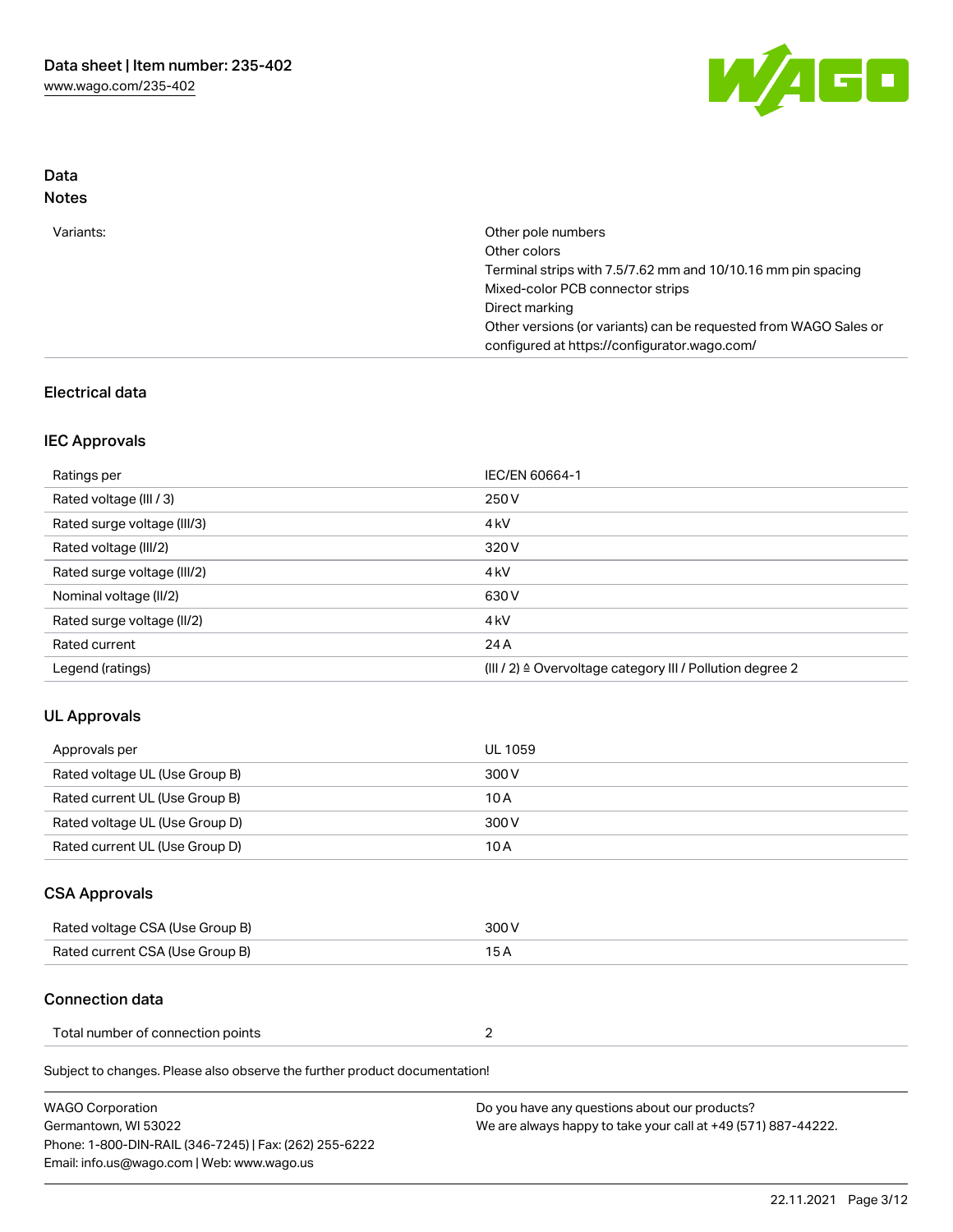[www.wago.com/235-402](http://www.wago.com/235-402)



| Total number of potentials |  |
|----------------------------|--|
| Number of connection types |  |
| Number of levels           |  |

### Connection 1

| Connection technology                             | PUSH WIRE <sup>®</sup>                 |
|---------------------------------------------------|----------------------------------------|
| Actuation type                                    | Operating tool                         |
| Solid conductor                                   | $0.5$ 2.5 mm <sup>2</sup> / 20  14 AWG |
| Fine-stranded conductor; with insulated ferrule   | $0.251.5$ mm <sup>2</sup>              |
| Fine-stranded conductor; with uninsulated ferrule | $0.251.5$ mm <sup>2</sup>              |
| Strip length                                      | $910$ mm $/0.350.39$ inch              |
| Conductor connection direction to PCB             | 0°                                     |
| Number of poles                                   | 2                                      |

# Physical data

| Pin spacing                          | 5/5.08 mm / 0.197/0.2 inch |
|--------------------------------------|----------------------------|
| Width                                | 11.5 mm / 0.453 inch       |
| Height                               | 12.8 mm / 0.504 inch       |
| Height from the surface              | 9.2 mm / 0.362 inch        |
| Depth                                | 12.5 mm / 0.492 inch       |
| Solder pin length                    | 3.6 <sub>mm</sub>          |
| Solder pin dimensions                | $0.8 \times 0.4$ mm        |
| Drilled hole diameter with tolerance | 1 <sup>(+0.1)</sup> mm     |

# PCB contact

| <b>PCB Contact</b>                  | тнт                                      |
|-------------------------------------|------------------------------------------|
| Solder pin arrangement              | over the entire terminal strip (in-line) |
| Number of solder pins per potential |                                          |

### Material data

| Color                                            | gray                              |
|--------------------------------------------------|-----------------------------------|
| Material group                                   |                                   |
| Insulation material                              | Polyamide (PA66)                  |
| Flammability class per UL94                      | V0                                |
| Clamping spring material                         | Chrome nickel spring steel (CrNi) |
| $\sim$ $\sim$ $\sim$ $\sim$ $\sim$ $\sim$ $\sim$ |                                   |

Contact material

Subject to changes. Please also observe the further product documentation!  $\mathbf{E}$ 

| <b>WAGO Corporation</b>                                | Do you have any questions about our products?                 |
|--------------------------------------------------------|---------------------------------------------------------------|
| Germantown, WI 53022                                   | We are always happy to take your call at +49 (571) 887-44222. |
| Phone: 1-800-DIN-RAIL (346-7245)   Fax: (262) 255-6222 |                                                               |
| Email: info.us@wago.com   Web: www.wago.us             |                                                               |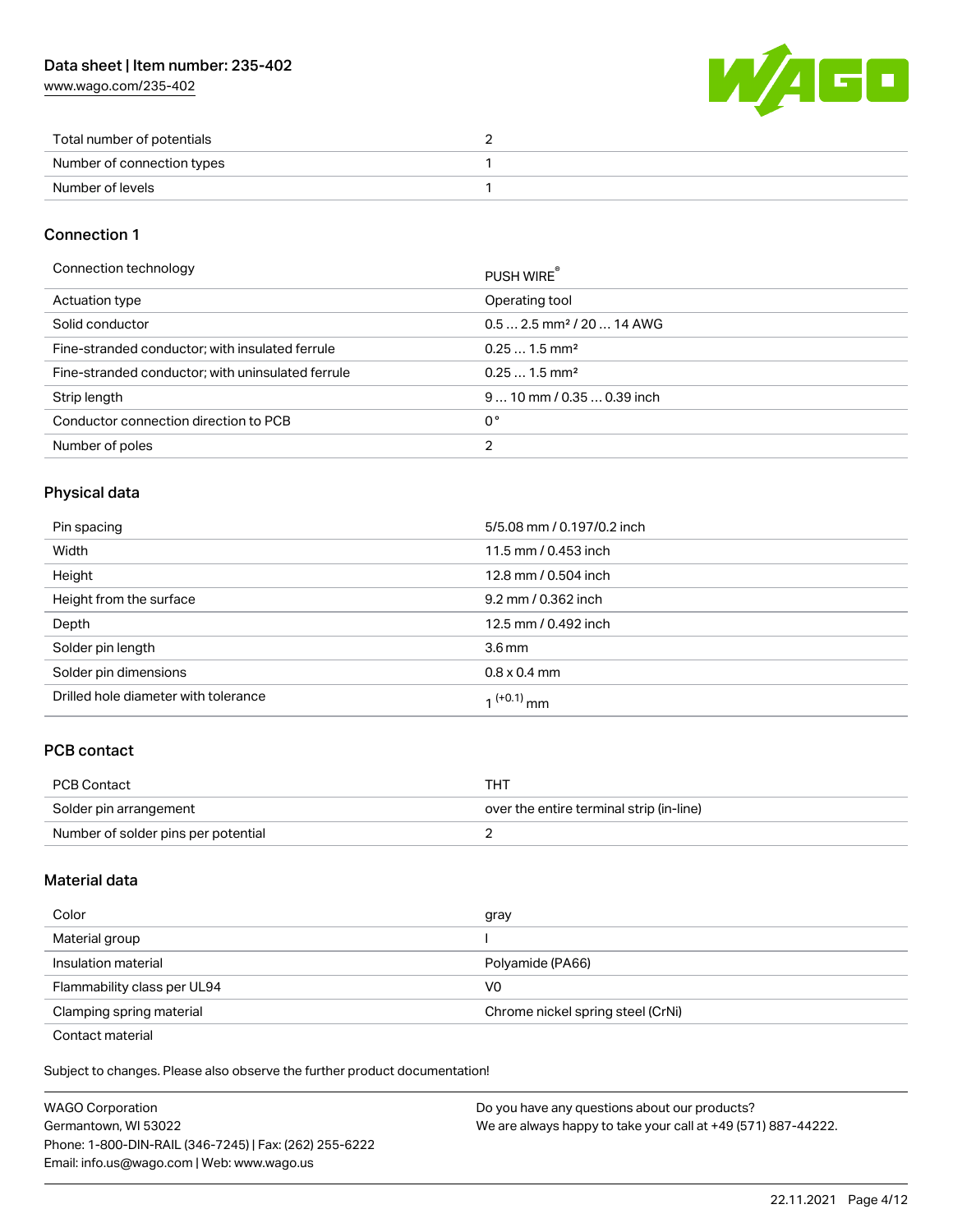[www.wago.com/235-402](http://www.wago.com/235-402)



Electrolytic copper (E<sub>Cu</sub>)

| Contact plating | tin-plated       |
|-----------------|------------------|
| Fire load       | $0.026$ MJ       |
| Weight          | 1.5 <sub>g</sub> |

### Environmental requirements

| Limit temperature range | +105 °C<br>-60 |
|-------------------------|----------------|
|-------------------------|----------------|

### Commercial data

| Product Group         | 4 (Printed Circuit) |
|-----------------------|---------------------|
| PU (SPU)              | 420 (105) Stück     |
| Packaging type        | box                 |
| Country of origin     | CΝ                  |
| <b>GTIN</b>           | 4044918653923       |
| Customs tariff number | 8536904000          |

# Approvals / Certificates

#### Country specific Approvals

| Logo | Approval                                                                   | <b>Additional Approval Text</b> | Certificate<br>name         |
|------|----------------------------------------------------------------------------|---------------------------------|-----------------------------|
| KEMA | <b>CCA</b><br>DEKRA Certification B.V.                                     | EN 60947                        | 2149549.02                  |
|      | <b>CCA</b><br>DEKRA Certification B.V.                                     | EN 60947                        | NTR <sub>NL</sub> -<br>7144 |
|      | <b>CCA</b><br>DEKRA Certification B.V.                                     | EN 60998                        | NTR <sub>NL</sub><br>6919   |
|      | <b>CCA</b><br>DEKRA Certification B.V.                                     | EN 60947-7-4                    | NTR <sub>NL</sub> -<br>7774 |
|      | <b>CSA</b><br>DEKRA Certification B.V.                                     | C22.2                           | 1673956                     |
|      | Subject to changes. Please also observe the further product documentation! |                                 |                             |

WAGO Corporation Germantown, WI 53022 Phone: 1-800-DIN-RAIL (346-7245) | Fax: (262) 255-6222 Email: info.us@wago.com | Web: www.wago.us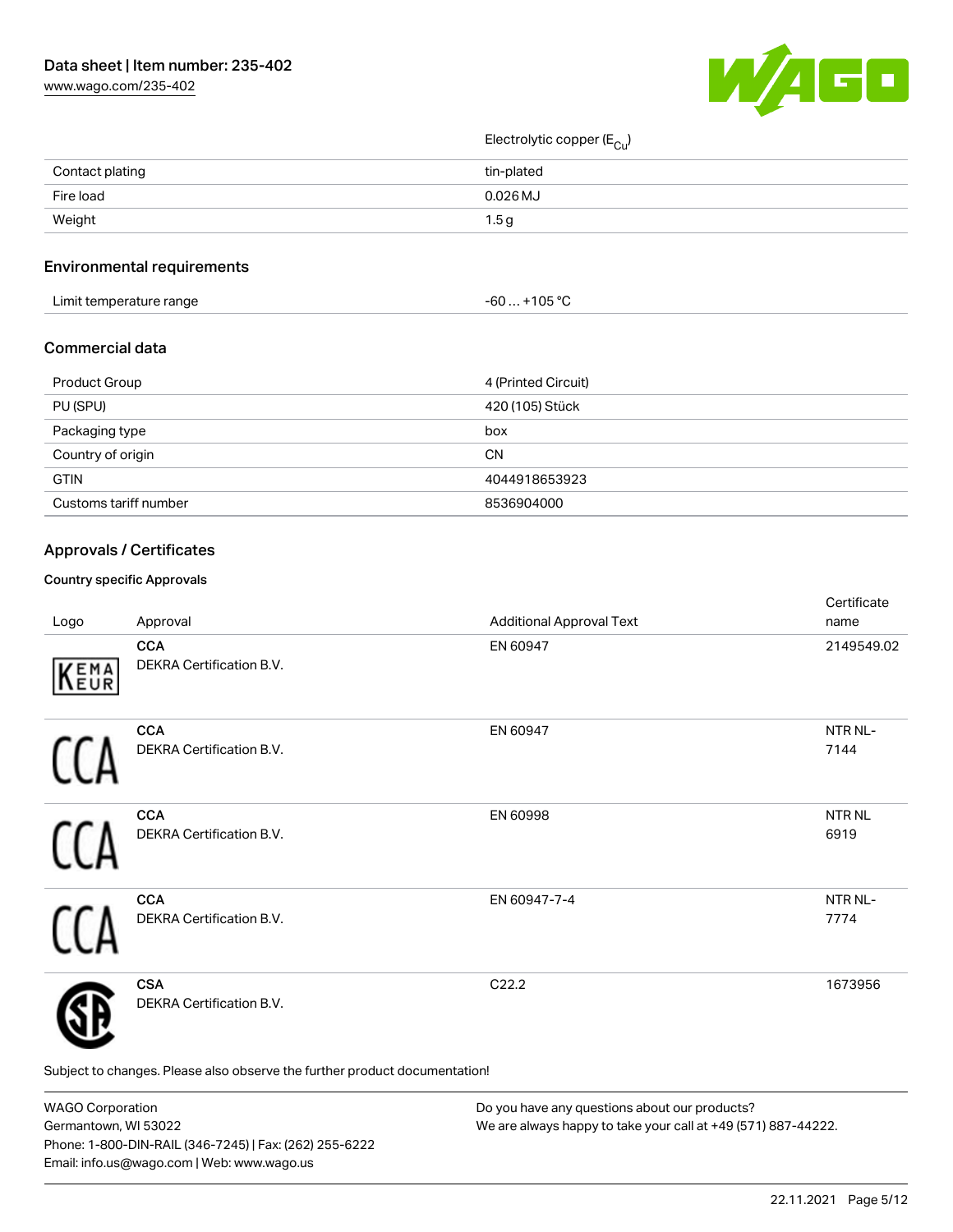[www.wago.com/235-402](http://www.wago.com/235-402)



40029328

|                      | VDE                                   | EN 60947 |
|----------------------|---------------------------------------|----------|
| $\sqrt{\frac{1}{2}}$ | VDE Prüf- und Zertifizierungsinstitut |          |
|                      |                                       |          |

#### Ship Approvals

| Logo | Approval                               | <b>Additional Approval Text</b> | Certificate<br>name             |
|------|----------------------------------------|---------------------------------|---------------------------------|
| ABS. | ABS<br>American Bureau of Shipping     |                                 | 19-<br>HG1869876-<br><b>PDA</b> |
|      | <b>DNV GL</b>                          |                                 | TAE000016Z                      |
|      | Det Norske Veritas, Germanischer Lloyd |                                 |                                 |

#### UL-Approvals

|          |                               |                                 | Certificate |
|----------|-------------------------------|---------------------------------|-------------|
| Logo     | Approval                      | <b>Additional Approval Text</b> | name        |
|          | UL                            | $\overline{\phantom{0}}$        | E45172      |
| Б<br>. . | UL International Germany GmbH |                                 |             |

# Optional accessories

Phone: 1-800-DIN-RAIL (346-7245) | Fax: (262) 255-6222

Email: info.us@wago.com | Web: www.wago.us

| <b>Tools</b>            |                                                                                                    |                                                               |
|-------------------------|----------------------------------------------------------------------------------------------------|---------------------------------------------------------------|
| Operating tool          |                                                                                                    |                                                               |
|                         | Item no.: 210-648                                                                                  |                                                               |
|                         | Operating tool; Blade: 2.5 x 0.4 mm; with a partially insulated shaft; angled; short               | www.wago.com/210-648                                          |
|                         | Item no.: 210-647                                                                                  |                                                               |
|                         | Operating tool; Blade: 2.5 x 0.4 mm; with a partially insulated shaft; multicoloured               | www.wago.com/210-647                                          |
|                         | Item no.: 210-719                                                                                  |                                                               |
|                         | Operating tool; Blade: 2.5 x 0.4 mm; with a partially insulated shaft                              | www.wago.com/210-719                                          |
| <b>Ferrules</b>         |                                                                                                    |                                                               |
| Ferrule                 |                                                                                                    |                                                               |
|                         | Item no.: 216-101                                                                                  |                                                               |
|                         | Ferrule; Sleeve for 0.5 mm <sup>2</sup> / AWG 22; uninsulated; electro-tin plated; silver-colored  | www.wago.com/216-101                                          |
|                         | Item no.: 216-104                                                                                  |                                                               |
|                         | Ferrule; Sleeve for 1.5 mm <sup>2</sup> / AWG 16; uninsulated; electro-tin plated; silver-colored  | www.wago.com/216-104                                          |
|                         | Item no.: 216-102                                                                                  |                                                               |
|                         | Ferrule; Sleeve for 0.75 mm <sup>2</sup> / AWG 20; uninsulated; electro-tin plated; silver-colored | www.wago.com/216-102                                          |
|                         | Subject to changes. Please also observe the further product documentation!                         |                                                               |
| <b>WAGO Corporation</b> |                                                                                                    | Do you have any questions about our products?                 |
|                         | Germantown, WI 53022                                                                               | We are always happy to take your call at +49 (571) 887-44222. |

22.11.2021 Page 6/12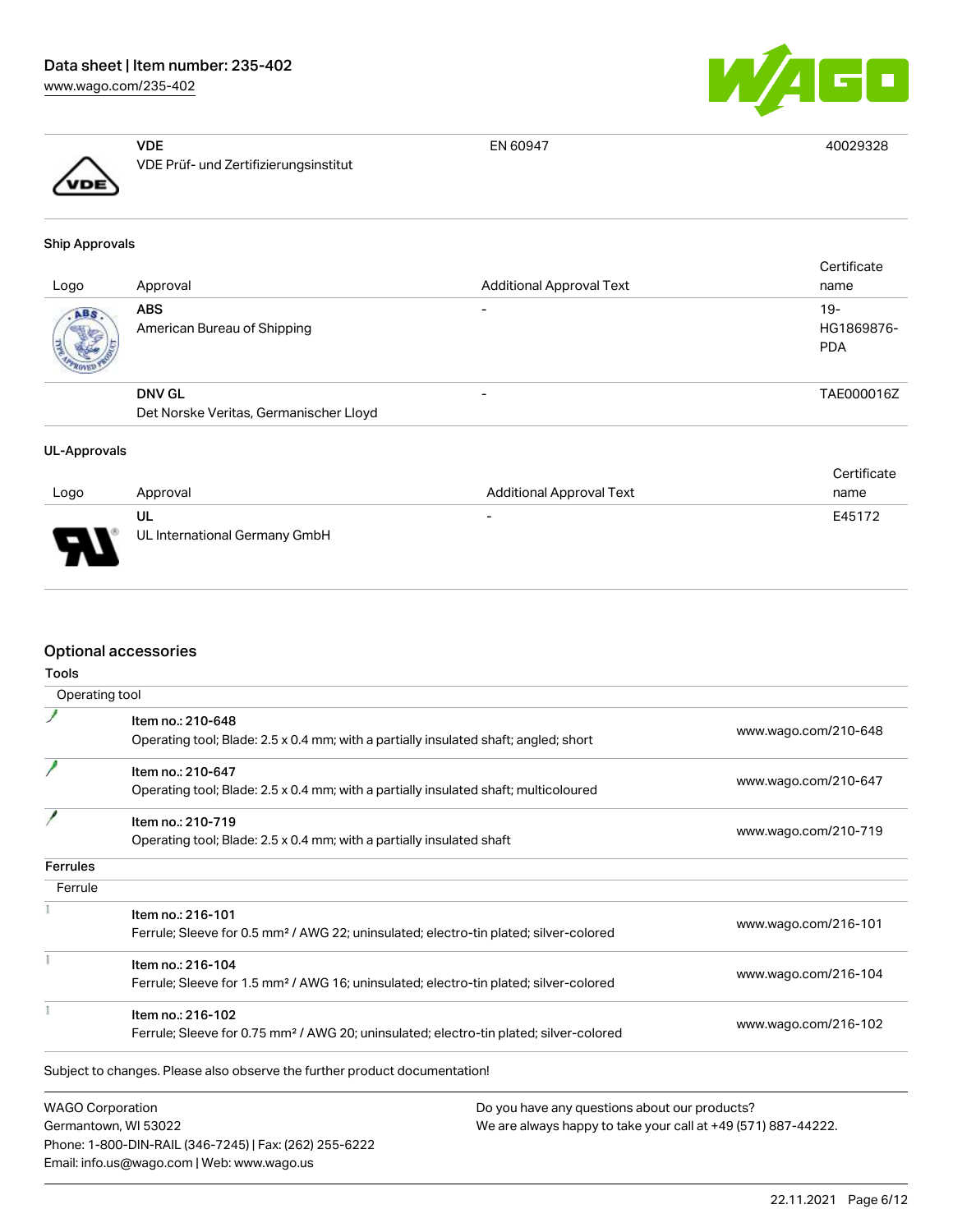[www.wago.com/235-402](http://www.wago.com/235-402)



|           | <b>WAGO Corporation</b><br>Do you have any questions about our products?                                                                                                                          |                      |
|-----------|---------------------------------------------------------------------------------------------------------------------------------------------------------------------------------------------------|----------------------|
|           | Subject to changes. Please also observe the further product documentation!                                                                                                                        |                      |
|           | Item no.: 216-223                                                                                                                                                                                 | www.wago.com/216-223 |
|           | Item no.: 216-201<br>Ferrule; Sleeve for 0.5 mm <sup>2</sup> / 20 AWG; insulated; electro-tin plated; white                                                                                       | www.wago.com/216-201 |
|           | Item no.: 216-144<br>Ferrule; Sleeve for 1.5 mm <sup>2</sup> / AWG 16; uninsulated; electro-tin plated; electrolytic copper; gastight<br>crimped; acc. to DIN 46228, Part 1/08.92; silver-colored | www.wago.com/216-144 |
| ۸         | Item no.: 216-204<br>Ferrule; Sleeve for 1.5 mm <sup>2</sup> / AWG 16; insulated; electro-tin plated; black                                                                                       | www.wago.com/216-204 |
|           | Item no.: 216-151<br>Ferrule; Sleeve for 0.25 mm <sup>2</sup> / AWG 24; uninsulated; electro-tin plated                                                                                           | www.wago.com/216-151 |
|           | Item no.: 216-202<br>Ferrule; Sleeve for 0.75 mm <sup>2</sup> / 18 AWG; insulated; electro-tin plated; gray                                                                                       | www.wago.com/216-202 |
|           | Item no.: 216-203<br>Ferrule; Sleeve for 1 mm <sup>2</sup> / AWG 18; insulated; electro-tin plated; red                                                                                           | www.wago.com/216-203 |
| ı         | Item no.: 216-152<br>Ferrule; Sleeve for 0.34 mm <sup>2</sup> / AWG 24; uninsulated; electro-tin plated                                                                                           | www.wago.com/216-152 |
|           | Item no.: 216-141<br>Ferrule; Sleeve for 0.5 mm <sup>2</sup> / 20 AWG; uninsulated; electro-tin plated; electrolytic copper; gastight<br>crimped; acc. to DIN 46228, Part 1/08.92                 | www.wago.com/216-141 |
|           | Item no.: 216-131<br>Ferrule; Sleeve for 0.25 mm <sup>2</sup> / AWG 24; uninsulated; electro-tin plated; silver-colored                                                                           | www.wago.com/216-131 |
|           | Item no.: 216-143<br>Ferrule; Sleeve for 1 mm <sup>2</sup> / AWG 18; uninsulated; electro-tin plated; electrolytic copper; gastight<br>crimped; acc. to DIN 46228, Part 1/08.92                   | www.wago.com/216-143 |
| $\vec{1}$ | Item no.: 216-121<br>Ferrule; Sleeve for 0.5 mm <sup>2</sup> / AWG 22; uninsulated; electro-tin plated; silver-colored                                                                            | www.wago.com/216-121 |
|           | Item no.: 216-132<br>Ferrule; Sleeve for 0.34 mm <sup>2</sup> / AWG 24; uninsulated; electro-tin plated                                                                                           | www.wago.com/216-132 |
|           | Item no.: 216-142<br>Ferrule; Sleeve for 0.75 mm <sup>2</sup> / 18 AWG; uninsulated; electro-tin plated; electrolytic copper; gastight<br>crimped; acc. to DIN 46228, Part 1/08.92                | www.wago.com/216-142 |
|           | Item no.: 216-124<br>Ferrule; Sleeve for 1.5 mm <sup>2</sup> / AWG 16; uninsulated; electro-tin plated                                                                                            | www.wago.com/216-124 |
| ī.        | Item no.: 216-122<br>Ferrule; Sleeve for 0.75 mm <sup>2</sup> / AWG 20; uninsulated; electro-tin plated; silver-colored                                                                           | www.wago.com/216-122 |
| ī.        | Item no.: 216-123<br>Ferrule; Sleeve for 1 mm <sup>2</sup> / AWG 18; uninsulated; electro-tin plated; silver-colored                                                                              | www.wago.com/216-123 |
|           | Item no.: 216-103<br>Ferrule; Sleeve for 1 mm <sup>2</sup> / AWG 18; uninsulated; electro-tin plated                                                                                              | www.wago.com/216-103 |

Germantown, WI 53022 Phone: 1-800-DIN-RAIL (346-7245) | Fax: (262) 255-6222 Email: info.us@wago.com | Web: www.wago.us

We are always happy to take your call at +49 (571) 887-44222.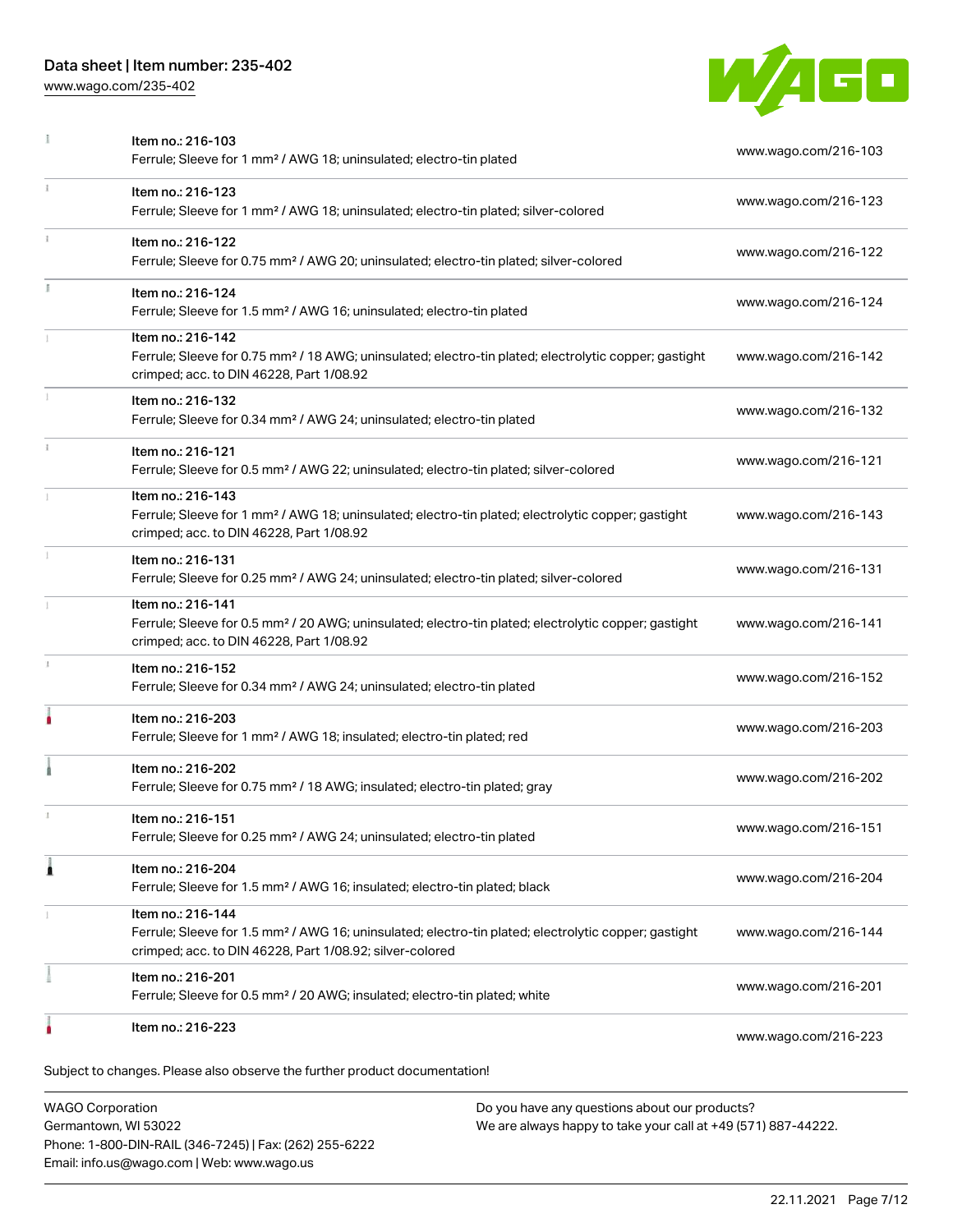[www.wago.com/235-402](http://www.wago.com/235-402)



|               | Ferrule; Sleeve for 1 mm <sup>2</sup> / AWG 18; insulated; electro-tin plated; red                                                                                                                      |                      |
|---------------|---------------------------------------------------------------------------------------------------------------------------------------------------------------------------------------------------------|----------------------|
|               | Item no.: 216-241<br>Ferrule; Sleeve for 0.5 mm <sup>2</sup> / 20 AWG; insulated; electro-tin plated; electrolytic copper; gastight<br>crimped; acc. to DIN 46228, Part 4/09.90; white                  | www.wago.com/216-241 |
|               | Item no.: 216-242<br>Ferrule; Sleeve for 0.75 mm <sup>2</sup> / 18 AWG; insulated; electro-tin plated; electrolytic copper; gastight<br>crimped; acc. to DIN 46228, Part 4/09.90; gray                  | www.wago.com/216-242 |
|               | Item no.: 216-222<br>Ferrule; Sleeve for 0.75 mm <sup>2</sup> / 18 AWG; insulated; electro-tin plated; gray                                                                                             | www.wago.com/216-222 |
|               | Item no.: 216-221<br>Ferrule; Sleeve for 0.5 mm <sup>2</sup> / 20 AWG; insulated; electro-tin plated; white                                                                                             | www.wago.com/216-221 |
| Ă             | Item no.: 216-224<br>Ferrule; Sleeve for 1.5 mm <sup>2</sup> / AWG 16; insulated; electro-tin plated; black                                                                                             | www.wago.com/216-224 |
|               | Item no.: 216-243<br>Ferrule; Sleeve for 1 mm <sup>2</sup> / AWG 18; insulated; electro-tin plated; electrolytic copper; gastight crimped; www.wago.com/216-243<br>acc. to DIN 46228, Part 4/09.90; red |                      |
| 1             | Item no.: 216-244<br>Ferrule; Sleeve for 1.5 mm <sup>2</sup> / AWG 16; insulated; electro-tin plated; electrolytic copper; gastight<br>crimped; acc. to DIN 46228, Part 4/09.90; black                  | www.wago.com/216-244 |
|               | Item no.: 216-263<br>Ferrule; Sleeve for 1 mm <sup>2</sup> / AWG 18; insulated; electro-tin plated; electrolytic copper; gastight crimped; www.wago.com/216-263<br>acc. to DIN 46228, Part 4/09.90; red |                      |
| Â             | Item no.: 216-264<br>Ferrule; Sleeve for 1.5 mm <sup>2</sup> / AWG 16; insulated; electro-tin plated; electrolytic copper; gastight<br>crimped; acc. to DIN 46228, Part 4/09.90; black                  | www.wago.com/216-264 |
|               | Item no.: 216-284<br>Ferrule; Sleeve for 1.5 mm <sup>2</sup> / AWG 16; insulated; electro-tin plated; electrolytic copper; gastight<br>crimped; acc. to DIN 46228, Part 4/09.90; black                  | www.wago.com/216-284 |
|               | Item no.: 216-262<br>Ferrule; Sleeve for 0.75 mm <sup>2</sup> / 18 AWG; insulated; electro-tin plated; electrolytic copper; gastight<br>crimped; acc. to DIN 46228, Part 4/09.90; gray                  | www.wago.com/216-262 |
|               | Item no.: 216-301<br>Ferrule; Sleeve for 0.25 mm <sup>2</sup> / AWG 24; insulated; electro-tin plated; yellow                                                                                           | www.wago.com/216-301 |
|               | Item no.: 216-321<br>Ferrule; Sleeve for 0.25 mm <sup>2</sup> / AWG 24; insulated; electro-tin plated; yellow                                                                                           | www.wago.com/216-321 |
|               | Item no.: 216-322<br>Ferrule; Sleeve for 0.34 mm <sup>2</sup> / 22 AWG; insulated; electro-tin plated; green                                                                                            | www.wago.com/216-322 |
| ă.            | Item no.: 216-302<br>Ferrule; Sleeve for 0.34 mm <sup>2</sup> / 22 AWG; insulated; electro-tin plated; light turquoise                                                                                  | www.wago.com/216-302 |
|               | Marking accessories                                                                                                                                                                                     |                      |
| Marking strip |                                                                                                                                                                                                         |                      |

Item no.: 210-332/500-202

Subject to changes. Please also observe the further product documentation!

WAGO Corporation Germantown, WI 53022 Phone: 1-800-DIN-RAIL (346-7245) | Fax: (262) 255-6222 Email: info.us@wago.com | Web: www.wago.us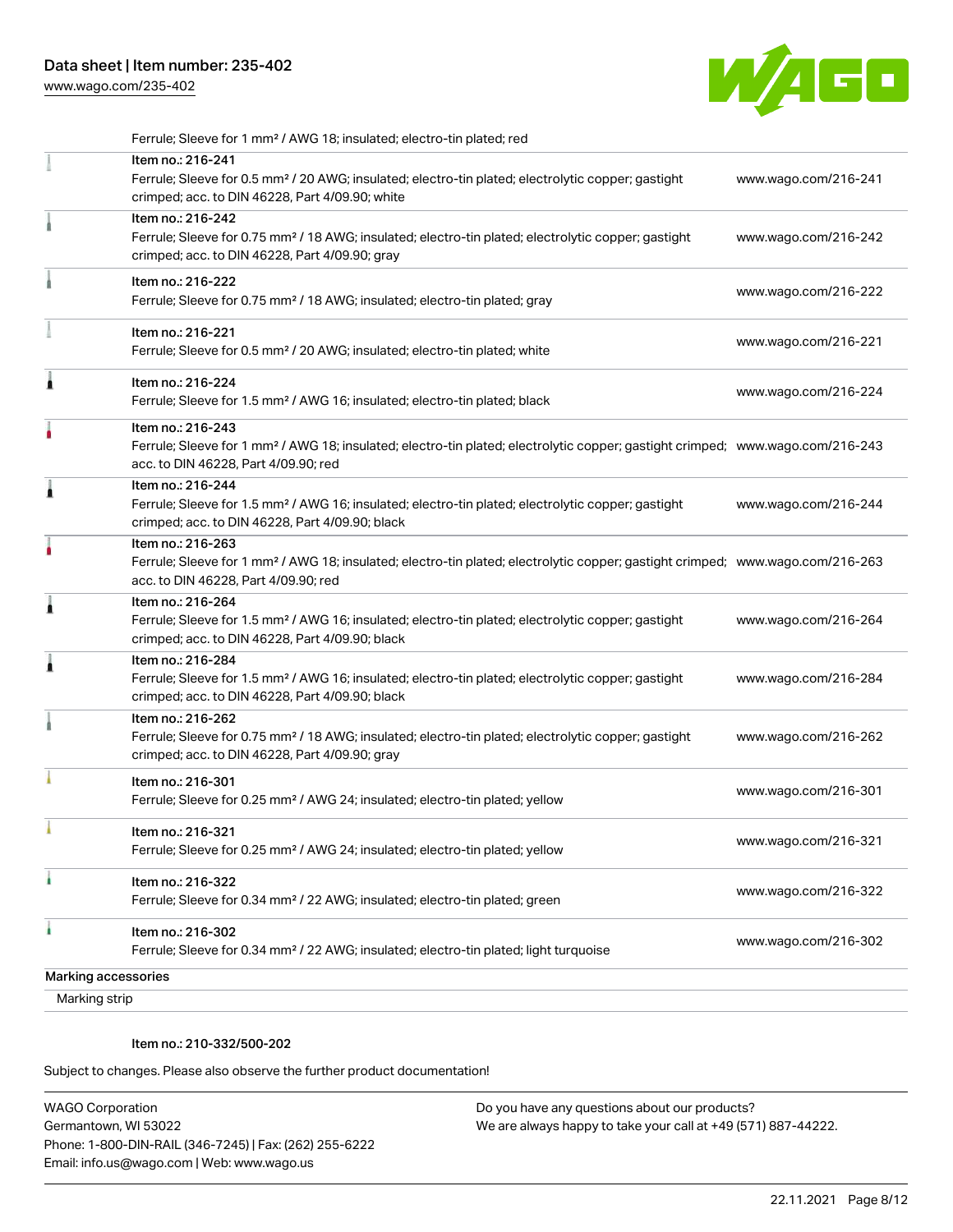

| Marking strips; as a DIN A4 sheet; MARKED; 1-16 (160x); Height of marker strip: 3 mm; Strip length 182<br>mm; Horizontal marking; Self-adhesive; white                               | www.wago.com/210-332<br>/500-202 |
|--------------------------------------------------------------------------------------------------------------------------------------------------------------------------------------|----------------------------------|
| Item no.: 210-332/500-206<br>Marking strips; as a DIN A4 sheet; MARKED; 33-48 (160x); Height of marker strip: 3 mm; Strip length<br>182 mm; Horizontal marking; Self-adhesive; white | www.wago.com/210-332<br>/500-206 |
| Item no.: 210-332/500-205<br>Marking strips; as a DIN A4 sheet; MARKED; 1-32 (80x); Height of marker strip: 3 mm; Strip length 182<br>mm; Horizontal marking; Self-adhesive; white   | www.wago.com/210-332<br>/500-205 |
| Item no.: 210-332/508-202<br>Marking strips; as a DIN A4 sheet; MARKED; 1-16 (160x); Height of marker strip: 3 mm; Strip length 182<br>mm; Horizontal marking; Self-adhesive; white  | www.wago.com/210-332<br>/508-202 |
| Item no.: 210-332/500-204<br>Marking strips; as a DIN A4 sheet; MARKED; 17-32 (160x); Height of marker strip: 3 mm; Strip length<br>182 mm; Horizontal marking; Self-adhesive; white | www.wago.com/210-332<br>/500-204 |
| Item no.: 210-332/508-204<br>Marking strips; as a DIN A4 sheet; MARKED; 17-32 (160x); Height of marker strip: 3 mm; Strip length<br>182 mm; Horizontal marking; Self-adhesive; white | www.wago.com/210-332<br>/508-204 |
| Item no.: 210-332/508-206<br>Marking strips; as a DIN A4 sheet; MARKED; 33-48 (160x); Height of marker strip: 3 mm; Strip length<br>182 mm; Horizontal marking; Self-adhesive; white | www.wago.com/210-332<br>/508-206 |
| Item no.: 210-332/508-205<br>Marking strips; as a DIN A4 sheet; MARKED; 1-32 (80x); Height of marker strip: 3 mm; Strip length 182<br>mm; Horizontal marking; Self-adhesive; white   | www.wago.com/210-332<br>/508-205 |

# Downloads Documentation

| Additional Information |            |     |
|------------------------|------------|-----|
| Technical explanations | 2019 Apr 3 | pdf |
|                        |            | 2.0 |
|                        |            |     |

|  | -- | __<br>$2.0 M$ B |          |
|--|----|-----------------|----------|
|  |    | pdf<br>125.0 kB | Jownloso |
|  |    |                 |          |

# CAD files

| CAD data             |            |          |
|----------------------|------------|----------|
| 2D/3D Models 235-402 | <b>URL</b> | Download |

# CAE data

Subject to changes. Please also observe the further product documentation!

| <b>WAGO Corporation</b>                                | Do you have any questions about our products?                 |  |
|--------------------------------------------------------|---------------------------------------------------------------|--|
| Germantown, WI 53022                                   | We are always happy to take your call at +49 (571) 887-44222. |  |
| Phone: 1-800-DIN-RAIL (346-7245)   Fax: (262) 255-6222 |                                                               |  |
| Email: info.us@wago.com   Web: www.wago.us             |                                                               |  |

[Download](https://www.wago.com/global/d/1435602)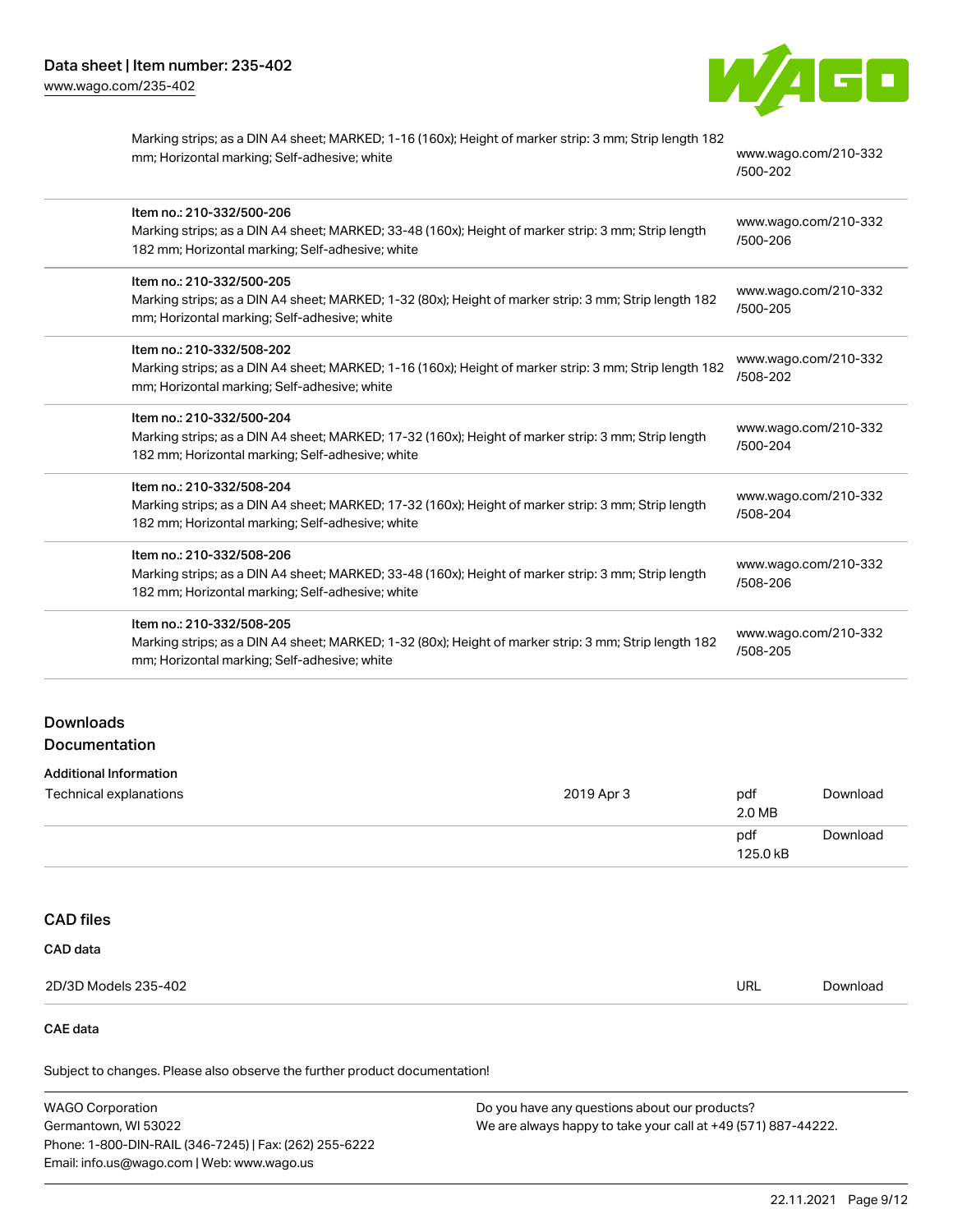[www.wago.com/235-402](http://www.wago.com/235-402)



| EPLAN Data Portal 235-402                                                                                                                                              | <b>URL</b> | Download |
|------------------------------------------------------------------------------------------------------------------------------------------------------------------------|------------|----------|
| ZUKEN Portal 235-402                                                                                                                                                   |            | Download |
| <b>PCB Design</b>                                                                                                                                                      |            |          |
| Symbol and Footprint 235-402                                                                                                                                           |            | Download |
| CAx data for your PCB design, consisting of "schematic symbols and PCB footprints",<br>allow easy integration of the WAGO component into your development environment. |            |          |
| <b>Supported formats:</b>                                                                                                                                              |            |          |
| ш<br>Accel EDA 14 & 15                                                                                                                                                 |            |          |
| L<br>Altium 6 to current version                                                                                                                                       |            |          |
| ш<br>Cadence Allegro                                                                                                                                                   |            |          |
| Ш<br>DesignSpark                                                                                                                                                       |            |          |
| $\overline{\phantom{a}}$<br>Eagle Libraries                                                                                                                            |            |          |
| ш<br>KiCad                                                                                                                                                             |            |          |
| $\overline{\phantom{a}}$<br><b>Mentor Graphics BoardStation</b>                                                                                                        |            |          |
| ш<br>Mentor Graphics Design Architect                                                                                                                                  |            |          |
| ш<br>Mentor Graphics Design Expedition 99 and 2000                                                                                                                     |            |          |
| Ш<br>OrCAD 9.X PCB and Capture                                                                                                                                         |            |          |
| PADS PowerPCB 3, 3.5, 4.X, and 5.X<br>−                                                                                                                                |            |          |
| ш<br>PADS PowerPCB and PowerLogic 3.0                                                                                                                                  |            |          |
| ш<br>PCAD 2000, 2001, 2002, 2004, and 2006                                                                                                                             |            |          |
| Pulsonix 8.5 or newer                                                                                                                                                  |            |          |
| H<br><b>STL</b>                                                                                                                                                        |            |          |
| Ш<br>3D STEP                                                                                                                                                           |            |          |
| <b>TARGET 3001!</b>                                                                                                                                                    |            |          |
| Ш<br>View Logic ViewDraw                                                                                                                                               |            |          |
| Ш<br>Quadcept                                                                                                                                                          |            |          |
| Zuken CadStar 3 and 4                                                                                                                                                  |            |          |
| Zuken CR-5000 and CR-8000<br>$\overline{\phantom{0}}$                                                                                                                  |            |          |
| PCB Component Libraries (EDA), PCB CAD Library Ultra Librarian                                                                                                         |            |          |
| <b>Environmental Product Compliance</b>                                                                                                                                |            |          |
| <b>Compliance Search</b>                                                                                                                                               |            |          |
| Environmental Product Compliance 235-402                                                                                                                               |            | Download |
| Subject to changes. Please also observe the further product documentation!                                                                                             | URL        |          |
|                                                                                                                                                                        |            |          |

WAGO Corporation Germantown, WI 53022 Phone: 1-800-DIN-RAIL (346-7245) | Fax: (262) 255-6222 Email: info.us@wago.com | Web: www.wago.us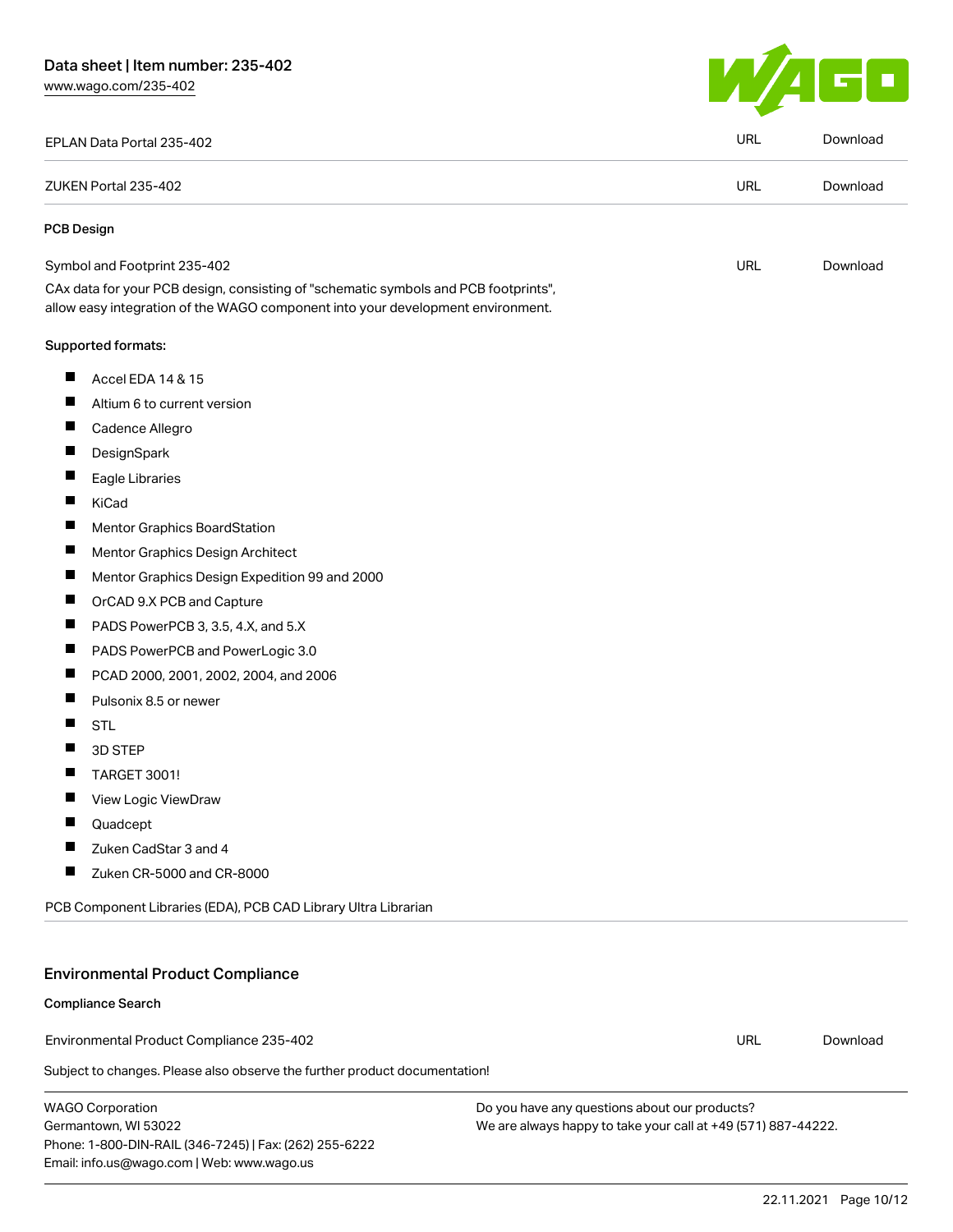

PCB terminal block; 2.5 mm<sup>2</sup>; Pin spacing 5/5.08 mm; 2-pole; PUSH WIRE<sup>®</sup>; 2,50 mm<sup>2</sup>; gray

### Installation Notes



Inserting a solid conductor via push-in termination.

#### Conductor removal



Removing a conductor via screwdriver (2.5 mm blade width).

Conductor termination

Subject to changes. Please also observe the further product documentation!

WAGO Corporation Germantown, WI 53022 Phone: 1-800-DIN-RAIL (346-7245) | Fax: (262) 255-6222 Email: info.us@wago.com | Web: www.wago.us